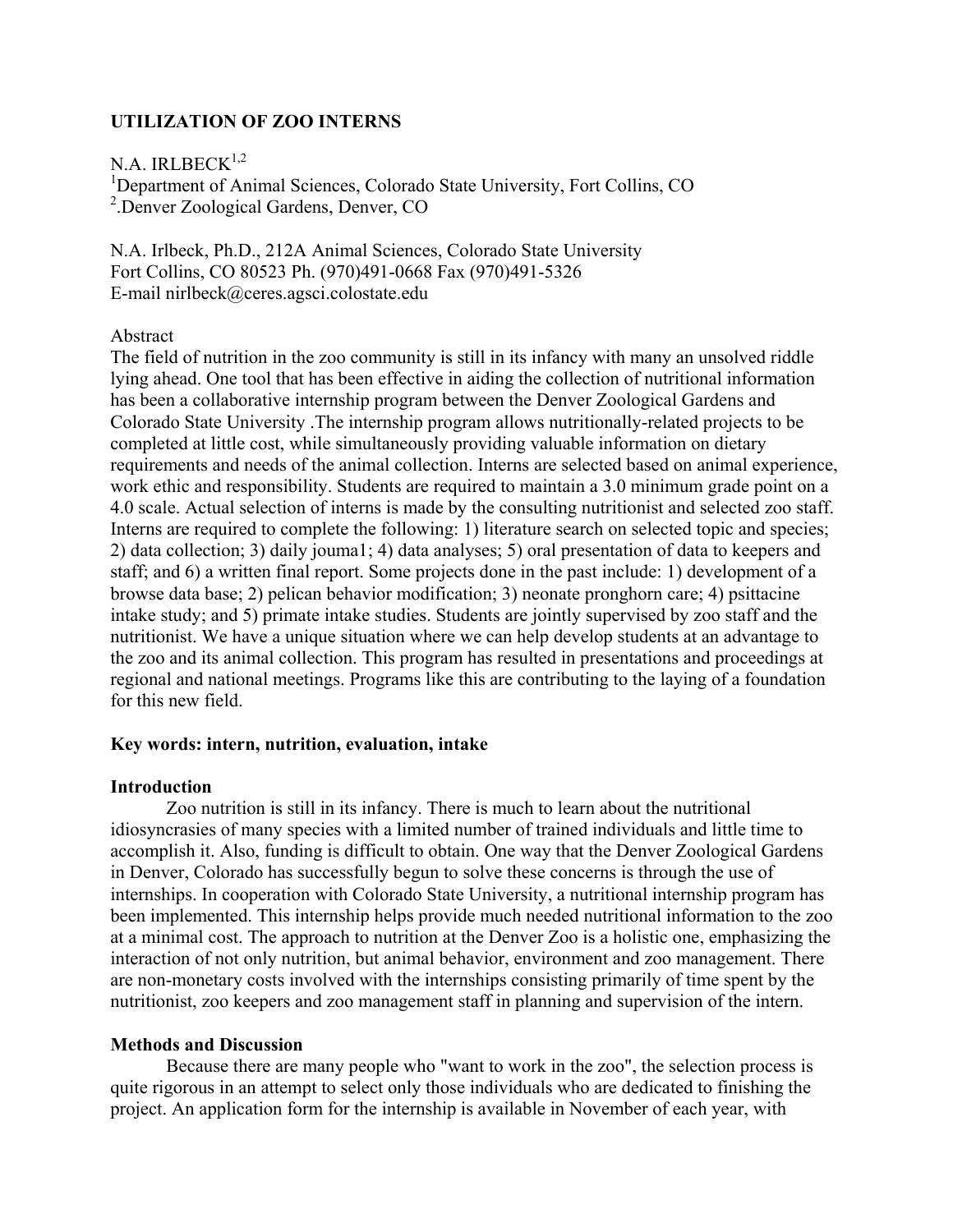selections being made in the spring, prior to the summer break when most interns are available. Eligibility for a potential intern is requires: 1) student status at Colorado State University (any major); 2) a 3.0 grade point average on a 4.0 scale; 3) animal experience; 4) good people skills; and 5) a strong work ethic.

Student status is needed in order to reward students with college credits for the internship. A total of sixty contact hours of research for the internship is required for each college credit awarded. Substantial animal experience is required, with preference being given to those individuals having worked with the species involved in the internship. It has been found that those individuals with previous animal experience are more likely to succeed than those with little or no experience. Strong people skills are essential to ensure that an individual can successfully work and communicate with a diverse group of people including the nutritionist, zoo management, veterinarians and keepers. In order for the project to succeed, open communication is essential between all of these individuals. The internships that we have completed at the zoo take a lot of time and effort. Since there is no monetary reward, a strong work ethic is critical to ensure that these individuals will not only complete the project, but complete it to the best of their ability. In evaluating an individual's people skills and work ethic, student references are contacted, as well as faculty members in the student's home department within the university .

Once an intern is selected, it is essential that they are aware of what is expected of them prior to starting project. To successfully fulfill the requirements of a nutrition internship, an intern must: 1) complete a literature search on the selected topic and species; 2) collect all pertinent data; 3) maintain and submit a daily journal; 4) analyze all data collected; 5) present a summary of the data collected to keepers and zoo staff; and 6) prepare and submit a written final report summarizing the project.

Topics for an internship are usually selected based on a concern or problem with one of the species within the zoological institution. For example, in one incident, keepers were having problems convincing the pelicans to eat fish supplemented with thiamine and vitamin E. In addition to eating their "medicine" fish, the animals also had a seasonal problem with bumble foot. Thus, an intern spent several months "encouraging" the animals to eat their supplemented fish and developing management techniques to help lower the incidence of bumble foot.

Once the topic is selected, the intern meets with the zoo nutritionist to evaluate the potential problem and discuss solutions. Then the intern is responsible for completing a literature search on the species being studied and the potential problem. The use of Internet is encouraged, however, interns are encouraged to scrutinize that information carefully. Once the student has completed the literature search, a brief proposal is completed and the intern, nutritionist and key zoo personal (including one of the veterinarians) meet to discuss the project. It is essential to meet with the zoo personnel involved as they are the ones who have worked with the animals and have a good idea about what is feasible and what is not. Their input and cooperation is essential or the project will never work.

When the student and zoo personnel agree on the approach to the study, a brief written proposal is used to document all agreements and a time line for completion of the research is determined. The written documentation reminds everyone involved exactly what was agreed upon and keeps the project focused. Approval from the research director (Conservation Biology Steering Committee) and committee is also necessary prior to initiation of the study.

Once the project is started, the intern must maintain a daily journal that documents all steps taken to complete the project and any observations of the animals made during that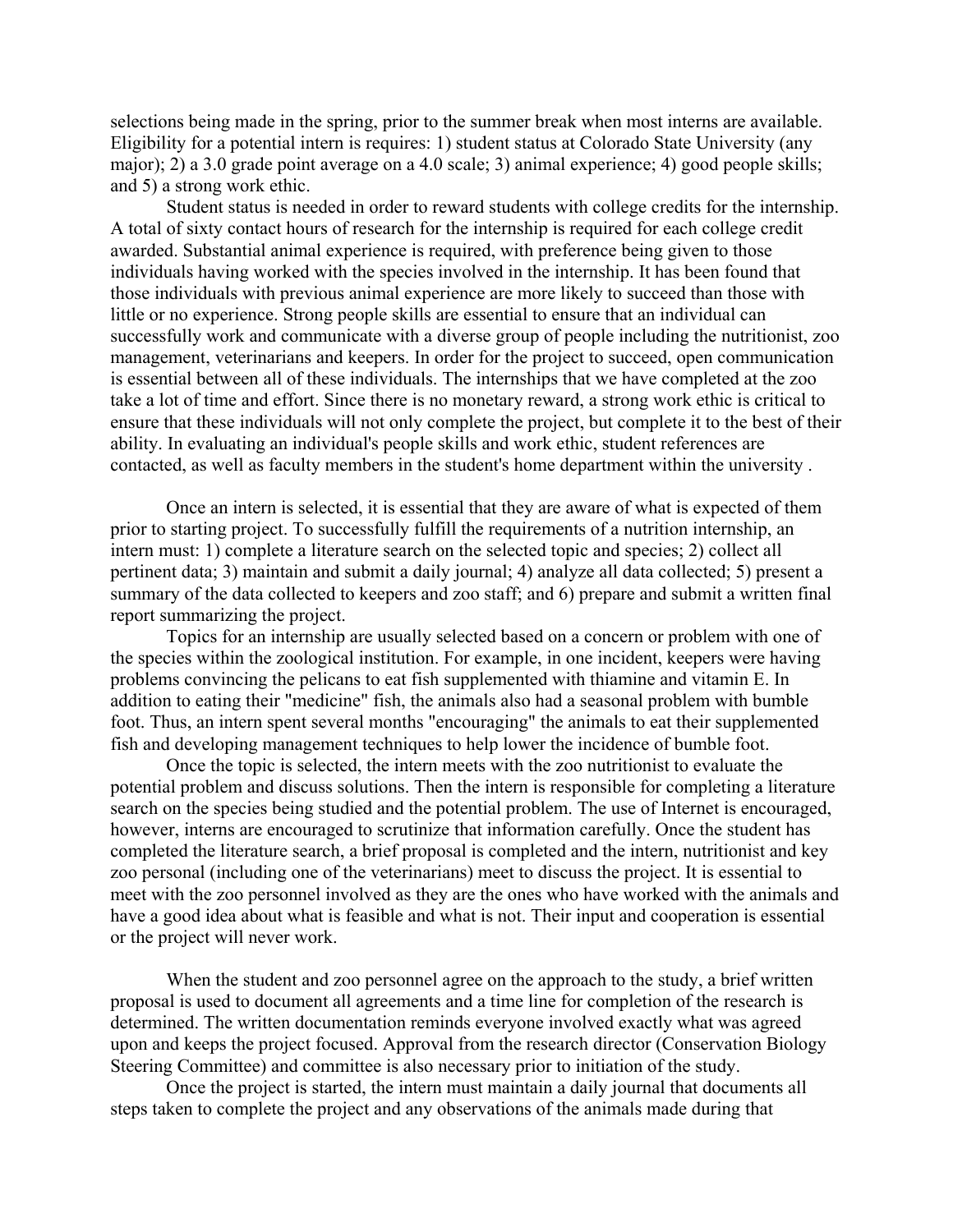research. The intern is responsible for all data collection, and, depending on the project, brief meetings may be held occasionally with the intern, nutritionist and zoo personal to determine progress. A check system is built into the project to protect the animals. For example, one internship was working to convert six species of psittacines to a balanced commercial diet. Throughout the change, birds were weighed and evaluated weekly. If the animals lost 10% of their body weight, the project and time line were adjusted to protect the animal.

Steps are taken to protect not only the intern while working at the zoo, but also the animals. The selection process is intentionally rigorous to select only those students who are adequately prepared. While the intern is working for the zoo, they are responsible for carrying their own insurance. Prior to their first day, each intern is given an orientation talk that includes the potential dangers and concerns of working in an animal facility. Before interns can begin, they must provide evidence of a negative tuberculosis test and current tetanus shot vaccination. Animal experience is essential to ensure individuals are aware of the uncertainty involved when working with animals.

After the project is completed, the data are evaluated by the intern with the assistance of the nutritionist and zoo personnel. A final paper is written and presented to the zoo staff to document all steps taken, the resulting analysis and summary of the project. The intern is also responsible for preparing a oral presentation and presenting it to zoo personnel during a brown bag luncheon. At the present time, three of the internships that have been completed at the Denver Zoological Gardens and Colorado State University , have resulted in presentations at national meetings.

### **Internships Completed**

As of this summer (1997), 15 internships have been completed or are in process of being completed in conjunction with the Denver Zoological Gardens. In addition to those listed, two other internships involved an international focus. One internship was completed in Zaire (primate rehabilitation) and one in Kenya (veterinary care). Obviously those that involve overseas travel have an entirely different format than what is presented here. Pelican Nutrition and Behavior Marine Gel Diet Formation Neonatal Pronghorn Nutrition Pale-headed Saki Intake Trials Fairy Bluebird Intake Trials Riverside Zoo Evaluation -3 interns Browse Survey and Data Base Development -3 interns Browse Palatability Observations Neotropical Primate Intake Studies -2 interns Psittacine Intake and Diet Evaluation

### **Benefits**

There are a myriad of benefits from this type of program. From the zoo's perspective, the improvement of animal feeding, management, health and contentment are gained from a well thought out and implemented intern project. If pertinent, this information is then passed on to the zoo community for the benefit of other institutions. For the intern, the benefits are amazing. They